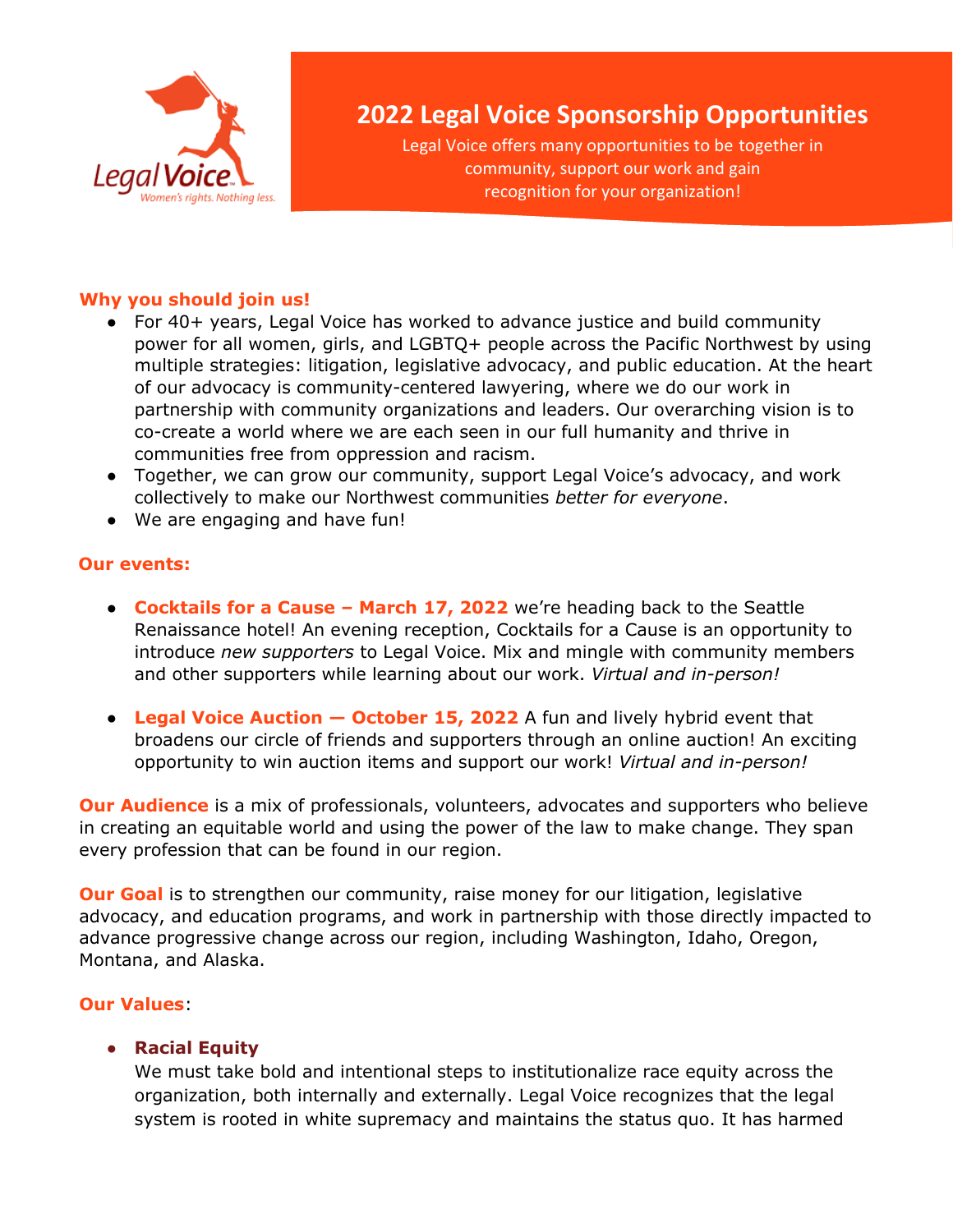people by treating them differently because of their sex, race, class, immigration status, gender identity, sexual orientation, youth, and other statuses.

## ● **Community**

We trust the people and believe they know best their needs and priorities. We center their voices and follow their lead in doing collective work to dismantle the systems that prevents them from living their authentic lives.

## ● **Collaboration**

We value respectful partnerships with Northwest communities, national allies and partners.

## ● **Creativity**

We value the ability and agility to seek justice using diverse approaches and strategies. And we honor the risks clients and community take when they join us in doing this very difficult work; we are fierce and bold advocates alongside them.

# **Sponsorship Opportunities:**

● **We're flexible!** *We know that one size does not fit all*. There are many different ways to engage in sponsorship. What are you looking for in a partnership with Legal Voice? We want to have a conversation and learn what is important to you and what fits with your organization's values.

## ● **Visibility**

- o We have a robust social media presence.
- $\circ$  More than 8k+ people are on our email listserv.

# ● **Reputation**

- o We are well-respected in both the legal community and the Washington State legislature.
- $\circ$  We're working to establish a strong reputation in the Idaho legislature.
- $\circ$  We're well-known for our creative approach to problem solving, tenacity, and more recently, centering impacted communities in our legislative advocacy.
- o And our events are engaging and FUN!
- **Events**
	- o Our events are now both hybrid and in-person, growing our reach and community.
	- o Our audience size ranges from 100 450 attendees.
	- o Our events are engaging and FUN.
	- o We want to celebrate with YOU!

Below are some SUGGESTED sponsorship opportunities. Let's work together!

## **Annual Sponsor \$6,000 (suggested amount)**

## *Your company will gain exposure to our audience with:*

• A mix of virtual and in-person tickets. We will work with you and your comfort level to invite as many folks to the event as you wish.